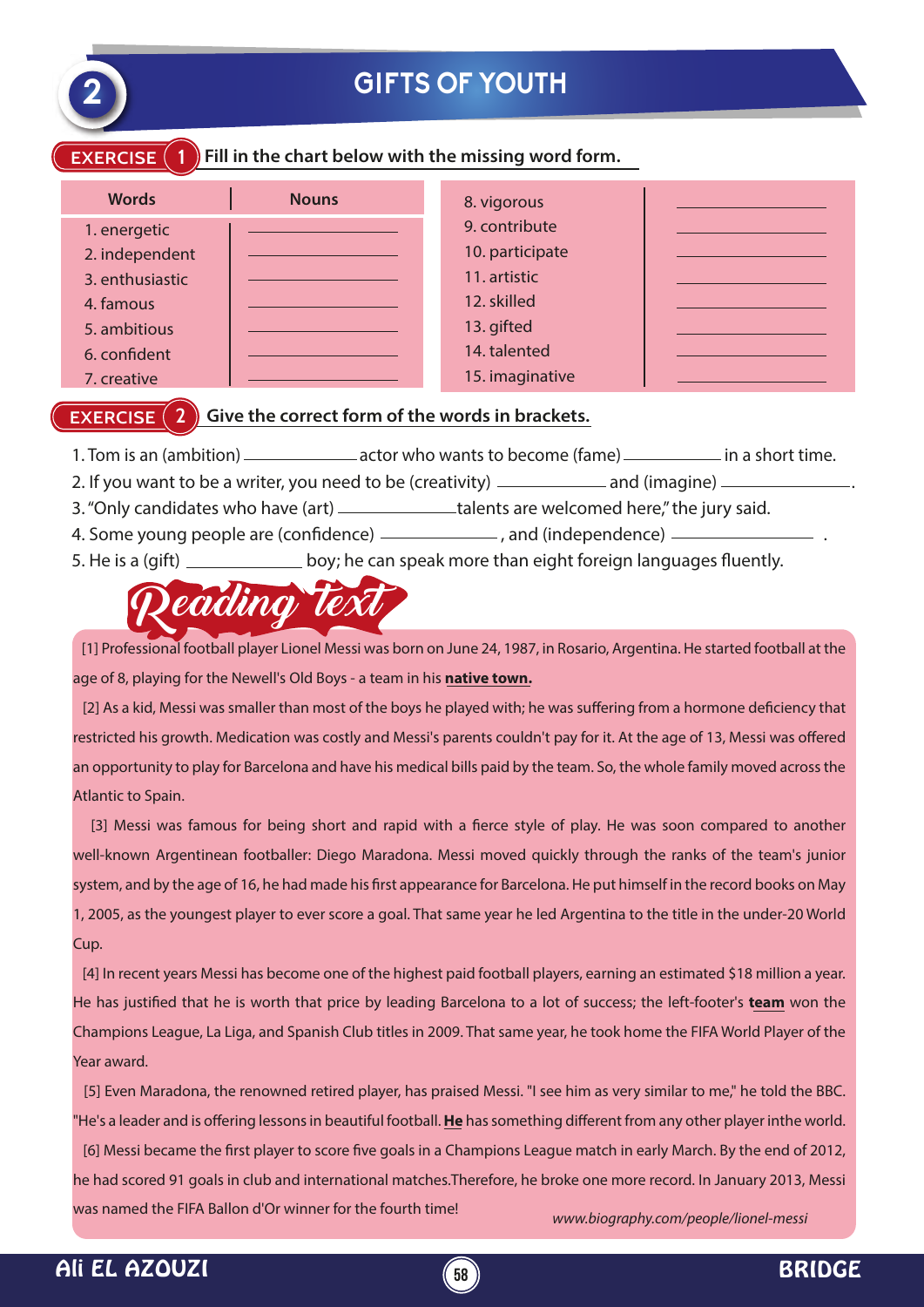**BASE ALL YOUR ANSWERS ON THE TEXT.**

#### **CHOOSE THE RIGHT ANSWER FROM THE LIST. (2 pts) A**

The text is mainly about:

- 1. Messi's biography
- 2. Messi's childhood
- 3. Messi's family

*The right answer is: . . . . . .* 

#### **ANSWER THESE QUESTIONS. (3 pts) B**

1. Why did Messi's family move to Spain?

2. How much money does Messi earn each year?

3. What did Messi achieve in 2012?

## **C COMPLETE THE FOLLOWING SENTENCES. (2 pts)**

- 1. The first team Messi played for was
- 2. Maradona thinks that Messi

#### **FILL IN THE CHART WITH THE RIGHT INFORMATION FROM THE TEXT. (2 pts) D**

| Year | <b>Messi's awards and performances</b>       |  |
|------|----------------------------------------------|--|
| 2005 | Messi put himself in the record books.       |  |
|      | Messi won the FIFA World Player of the Year. |  |
| 2013 |                                              |  |

## **FIND IN THE TEXT WORDS THAT MEAN THE SAME AS: (3 pts) E**

- 1. expensive (paragraph 2) :
- 2. fast (paragraph 3) :
- 3. famous (paragraph 5) :

## **WHAT DO THE UNDERLINED WORDS IN THE TEXT REFER TO? (3 pts)**

- 1. native town (paragraph 1) :
- 2. team (paragraph 4) :
- 3. he (paragraph 5) :